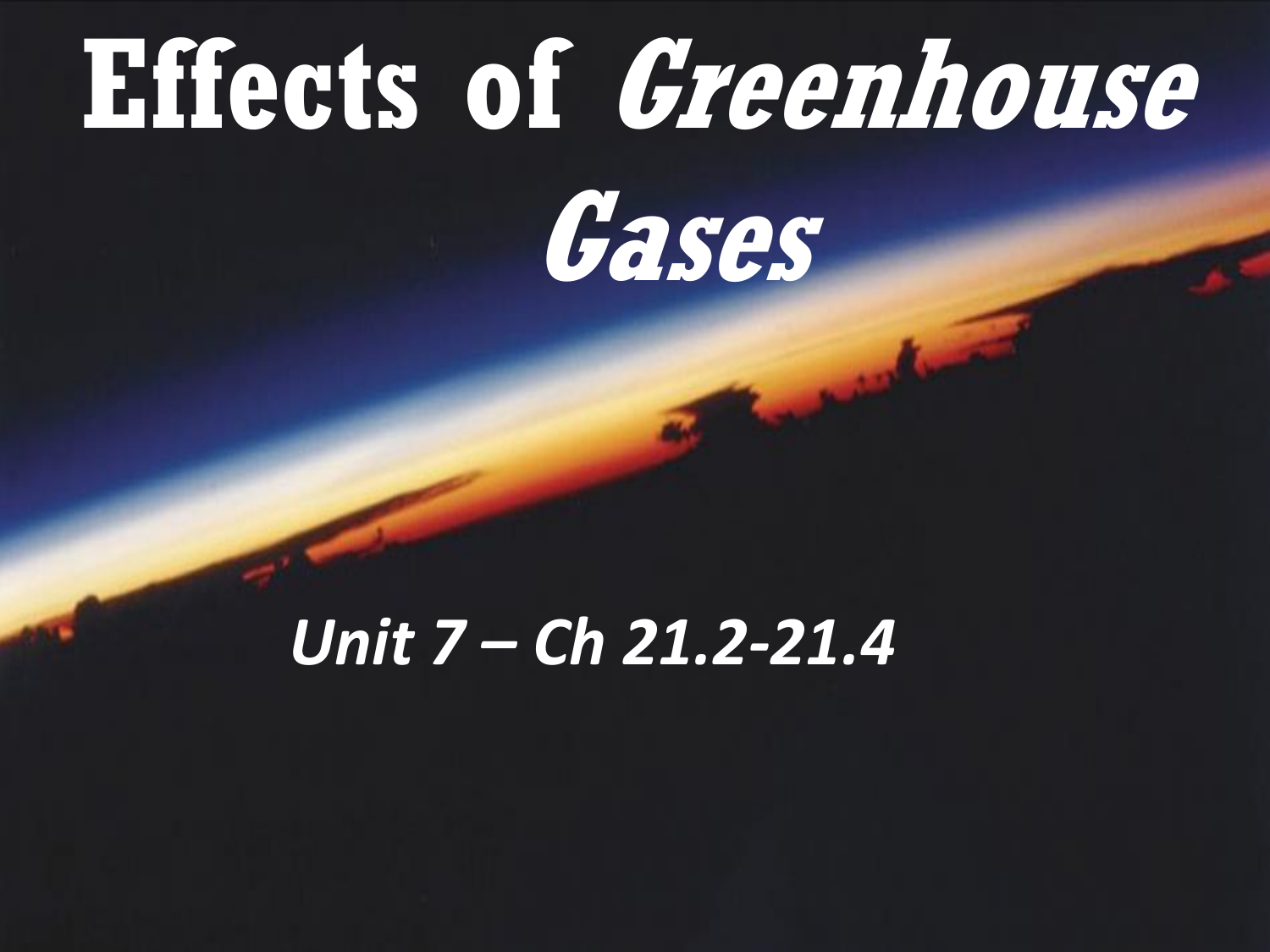### **Atmospheric** *Gases*

|                                   | <b>GAS</b>                 | % Abundance   |
|-----------------------------------|----------------------------|---------------|
|                                   | <b>Nitrogen</b>            | $~178\%$      |
|                                   | Oxygen                     | $\sim$ 20%    |
|                                   | <b>Argon</b>               | $\sim 0.97\%$ |
| <b>Greenhouse</b><br><b>Gases</b> | <b>Water Vapor</b>         | $1\%$         |
|                                   | ${\color{red} {\bf CO_2}}$ | 0.03%         |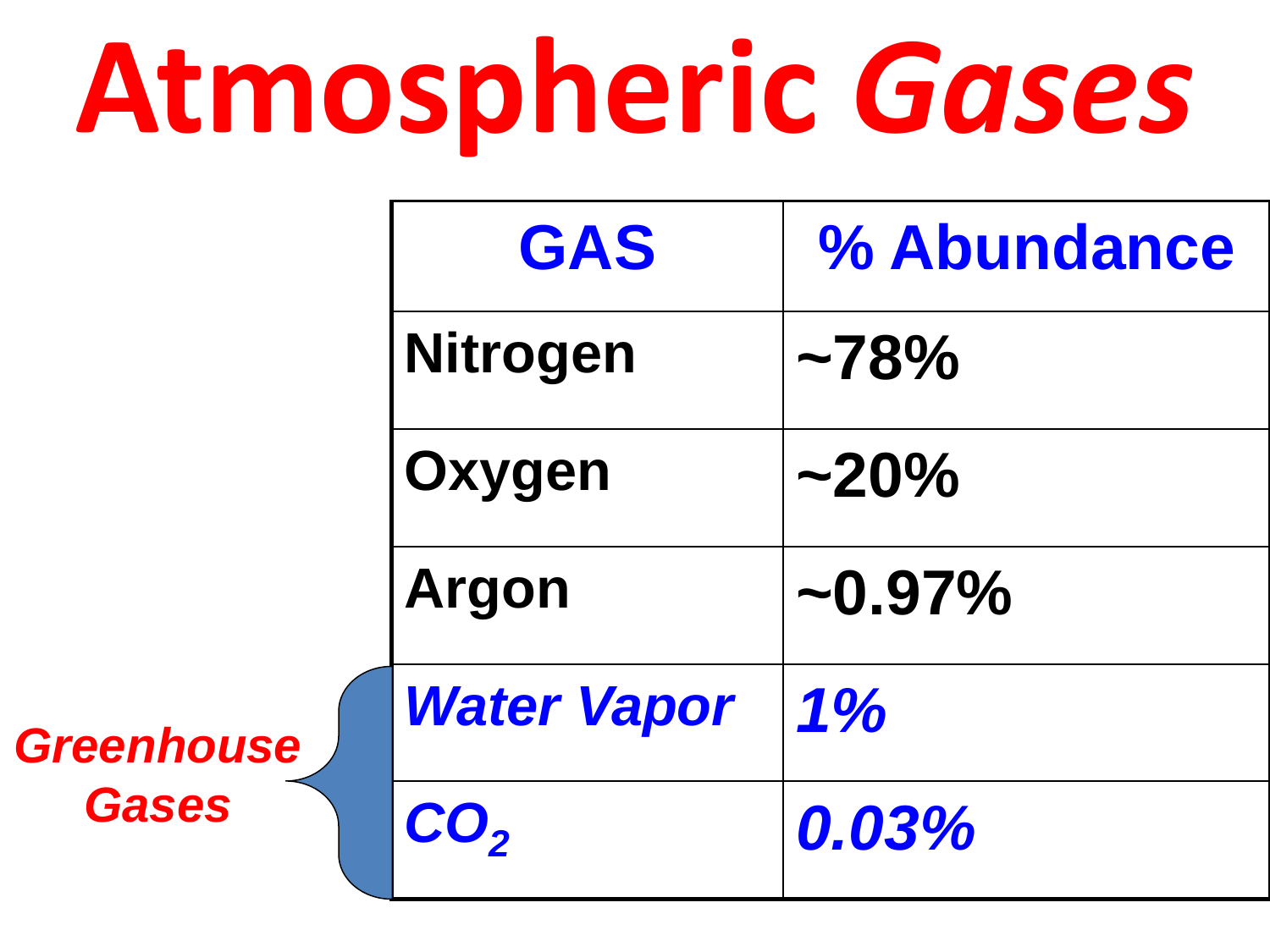# *Greenhouse Effect*

- *Natural* warming of *lower atmosphere*  and *surface* where radiation is *trapped*
	- –Due to *GREENHOUSE GASES*
- **Gases Involved:**
	- –*Water Vapor*
	- *Carbon Dioxide*
	- –*Ozone (O<sup>3</sup> )*
	- *Methane*

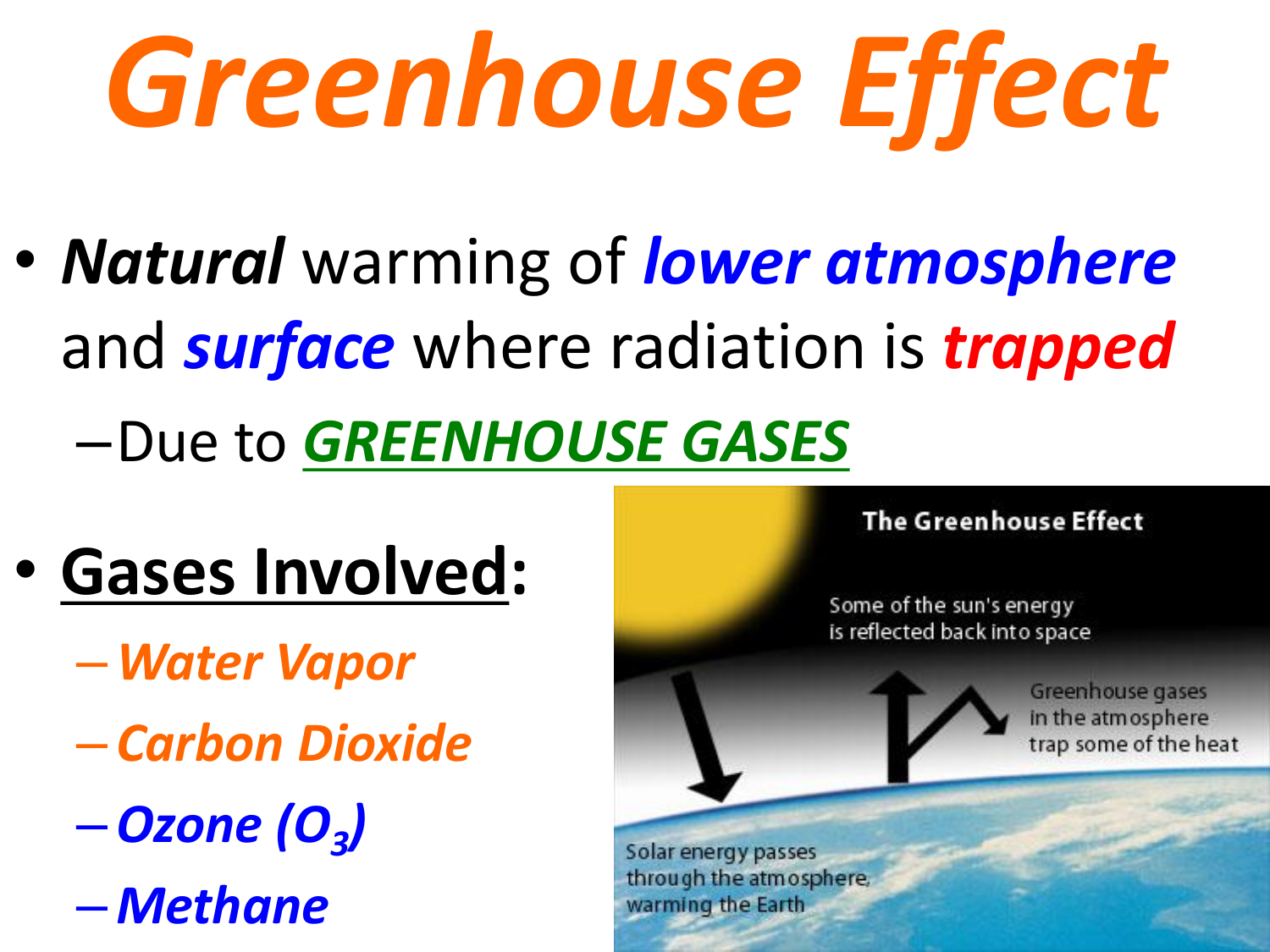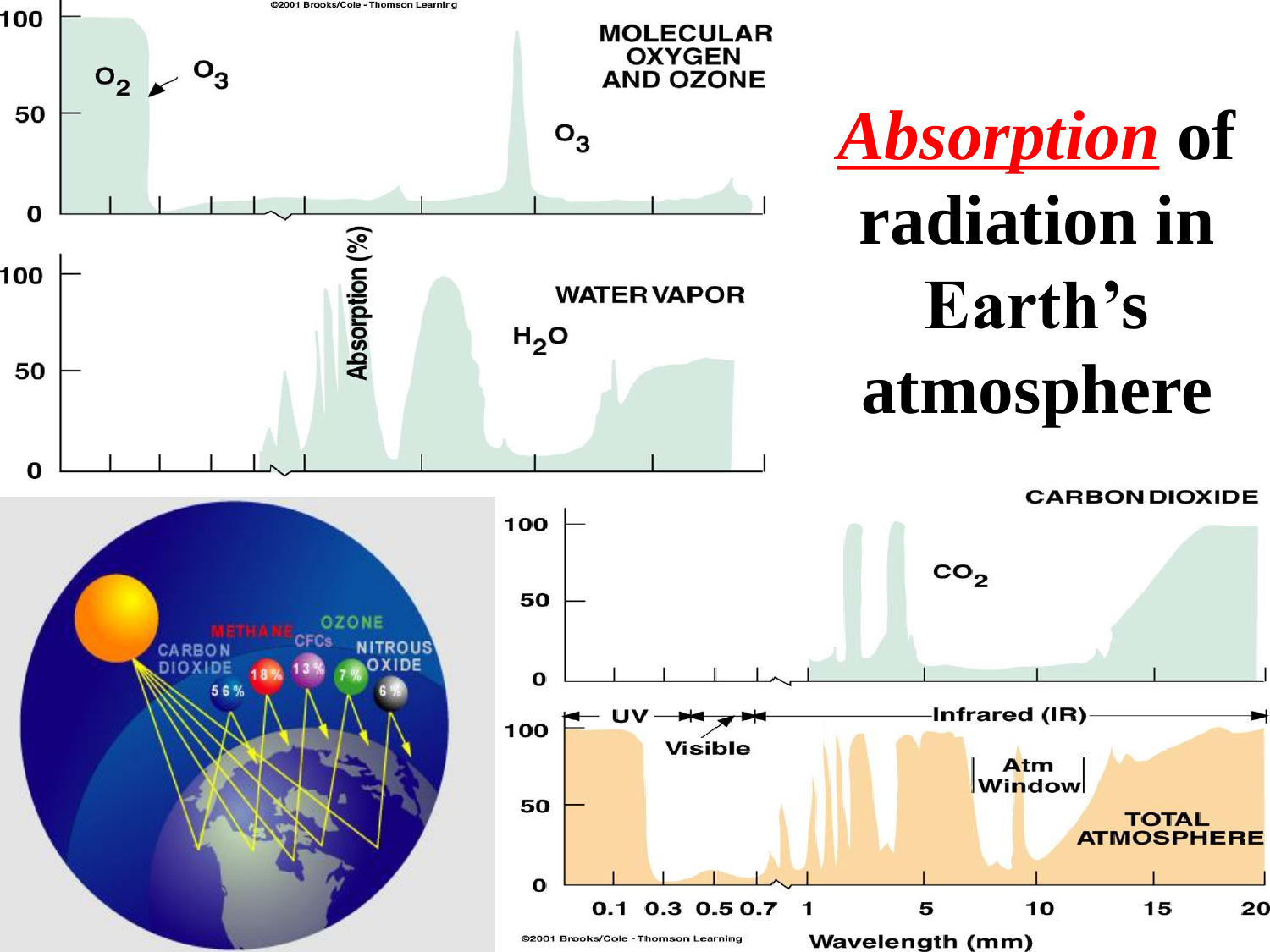

- Volcanoes emit *ash*, *dust*, & *sulfur (with other gases)* into atmosphere
	- –*Larger* particles *reflect* solar radiation back to surface
	- –*Smaller* particles *reflect* radiation back into space
- *Oceans*, *land*, and *atmosphere* exchange naturally produced *CO<sup>2</sup> continuously*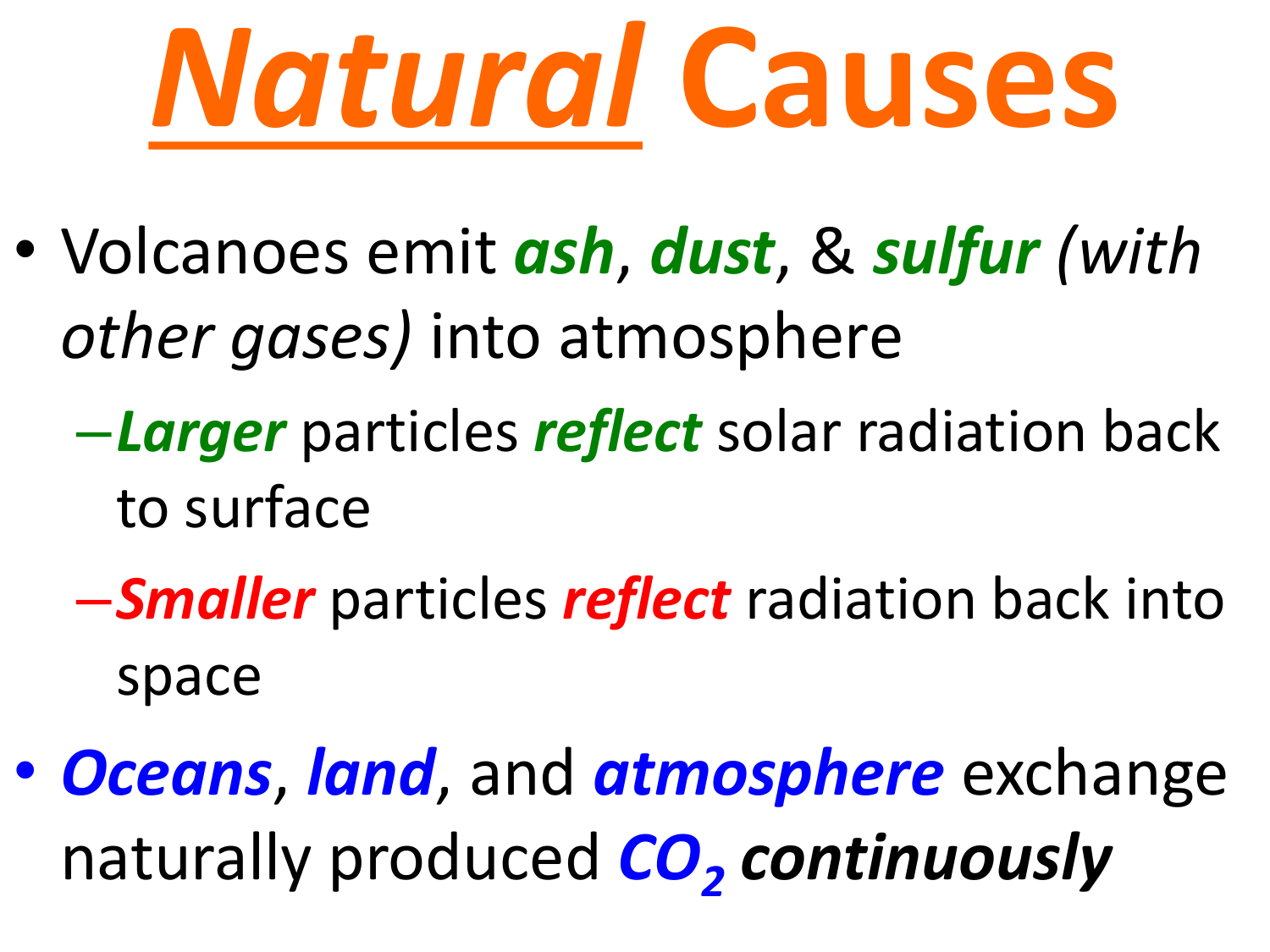## *Human* **Causes**



• *ENHANCED* **Greenhouse Effect** *(66% total)***:**

– Burning *fossil fuels*

- *coal, natural gas, petroleum*
- *Industrial Revolution*
- –*Deforestation* Land clearing
- *Landfills* Waste disposal sites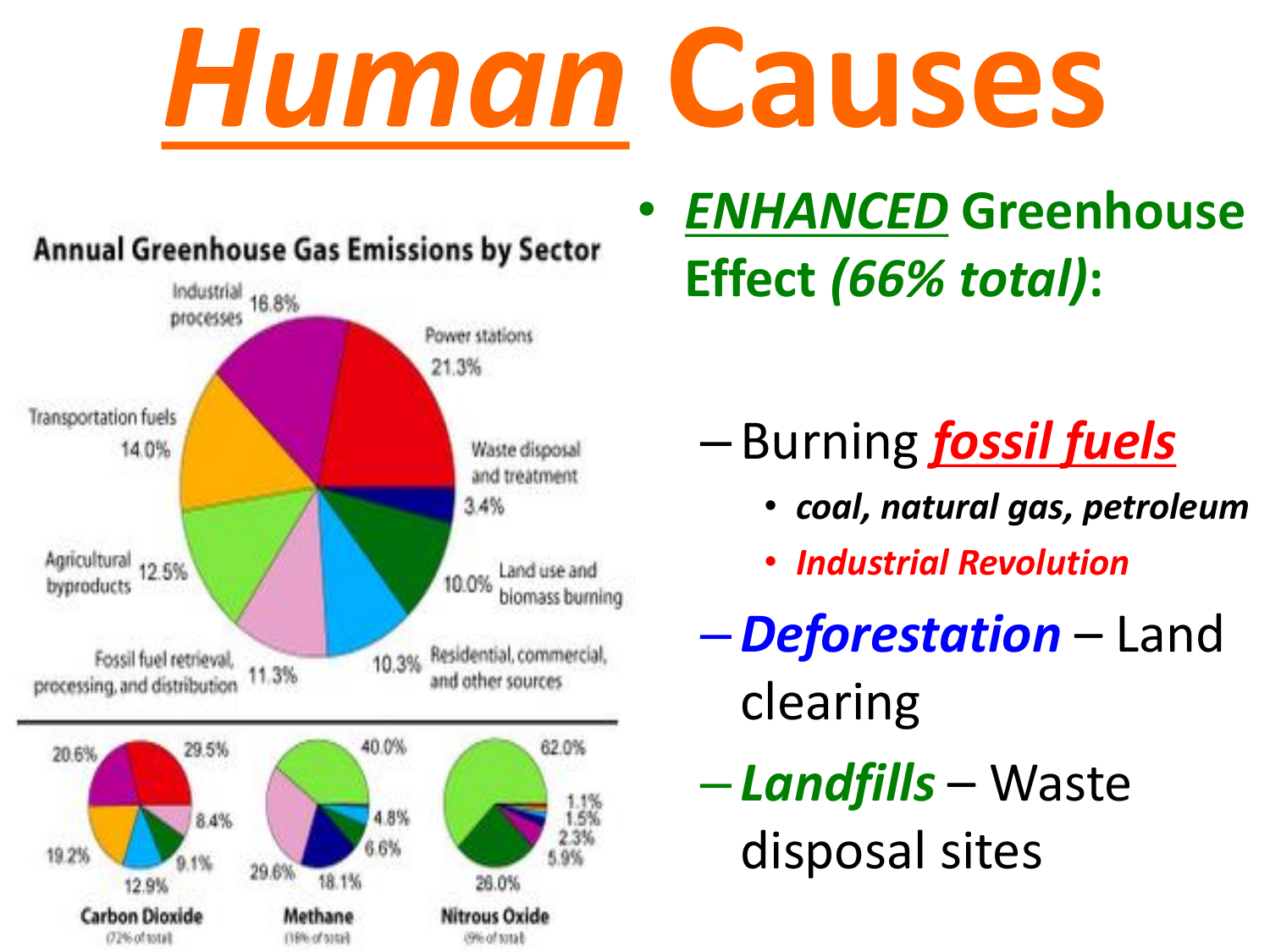# *Benefits* **&** *Dangers*

- *Benefits***:**
	- –*Trapped* gases help keep temps on Earth *mild* and *suitable* for life *("Earth blanket")*
- *Dangers***:**

–*Amount* and *RATE* **of production** at alarming **increase**

- –Leads to *GLOBAL WARMING!*
	- Global *temp increase* & global *sea level increase*